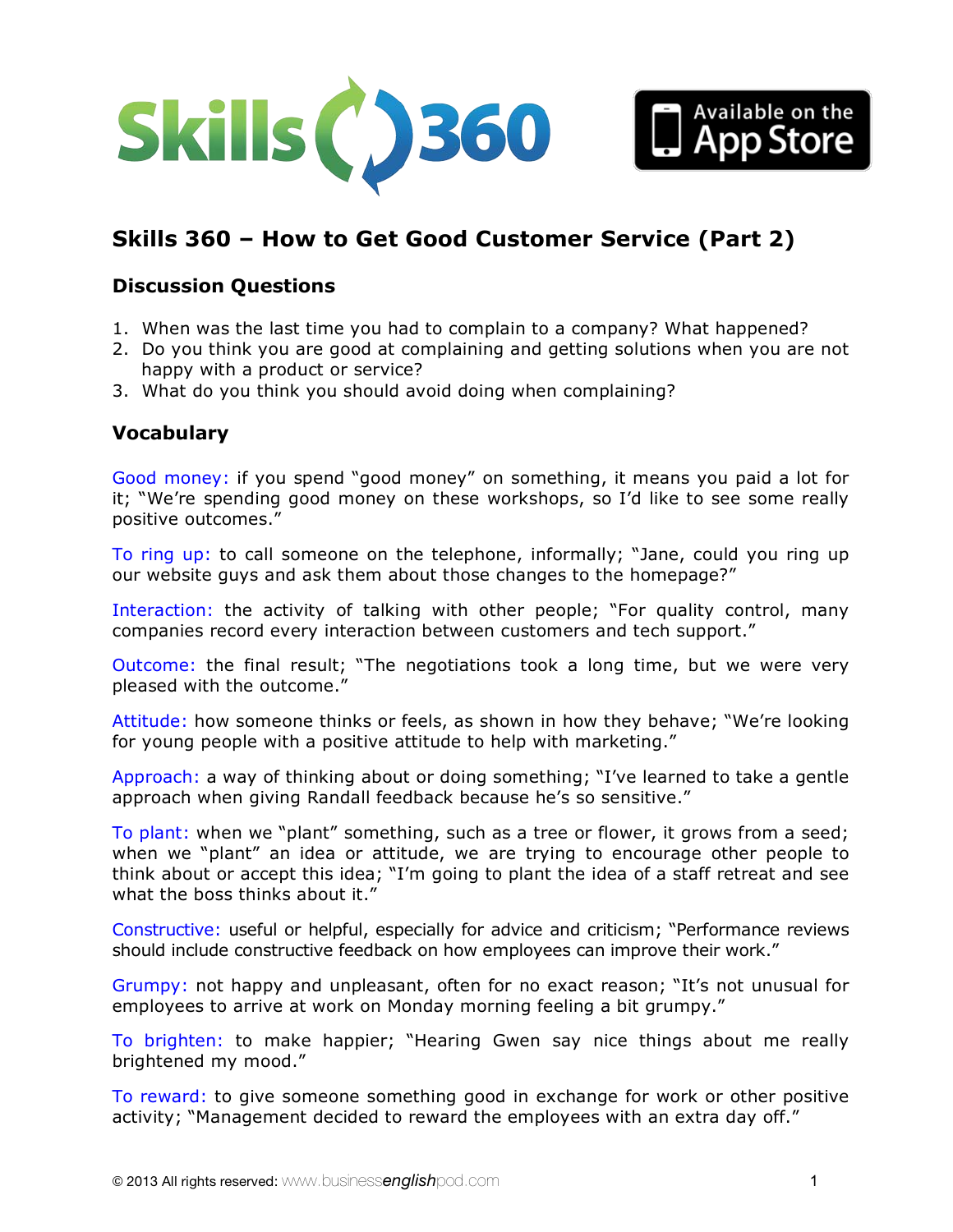Resistance: opposition or refusal to accept something; "The union offered a lot of resistance to the change in work schedules."

Dos and don'ts: instructions or rules about what people should and shouldn't do in a situation; "Today I'd like to go over some basic do's and don'ts that you should remember during a job interview."

To exaggerate: to make something seem bigger, worse, better, or somehow more extreme than it really is; "Ted was just exaggerating when he said being transferred is the worst thing that has ever happened to him."

Credibility: a person's quality of being believable and trusted; "A good leader understands that just one bad decision can seriously damage his credibility."

To highlight: to put special attention on or emphasize something; "During a job interview, you should highlight the skills and qualities that make you different from everyone else."

To remedy: to solve a problem or correct a situation; "The delivery driver promised to remedy the incorrect shipment as quickly as possible."

To state: to say, especially formally; "I would like to state very clearly for everyone that we cannot accept any delays on this project."

In mind: if you have something in mind, then you have a clear idea of what you want or plan to do; "Dave has several companies in mind as potential employers after graduating from his MBA program."

To propose: to suggest a plan or idea for people to think about, talk about, or negotiate; "I'd like to propose that we lease new computers rather than buying them outright."

To push: to suggest strongly or to force a plan or idea; "Finance is pushing us hard to find ways to cut costs."

Grouchy: in a bad mood; "Our bookkeeper gets grouchy whenever we submit our expense reports late and without all the receipts."

Compassionate: understanding and caring about someone's situation; "The new CEO has shown she's very compassionate towards employees who want to take parental leave."

To escalate: to increase in seriousness, level, or importance; "Our client is waiting for his design, so we need to escalate this project to the top of the priority list."

To document: to write down or record what happens; "Susan carefully documented the problems with her co-worker before talking to HR."

To deny: to refuse a request or not let someone have something; "When Tom denied my request for a raise, I started looking for another job."

To recount: to explain what happened; "I'd like to start the meeting by recounting an interesting encounter I had with one of our customers."

To recap: to summarize or repeat the general idea of something; "All right everyone, before you leave, let's just recap what we learned today."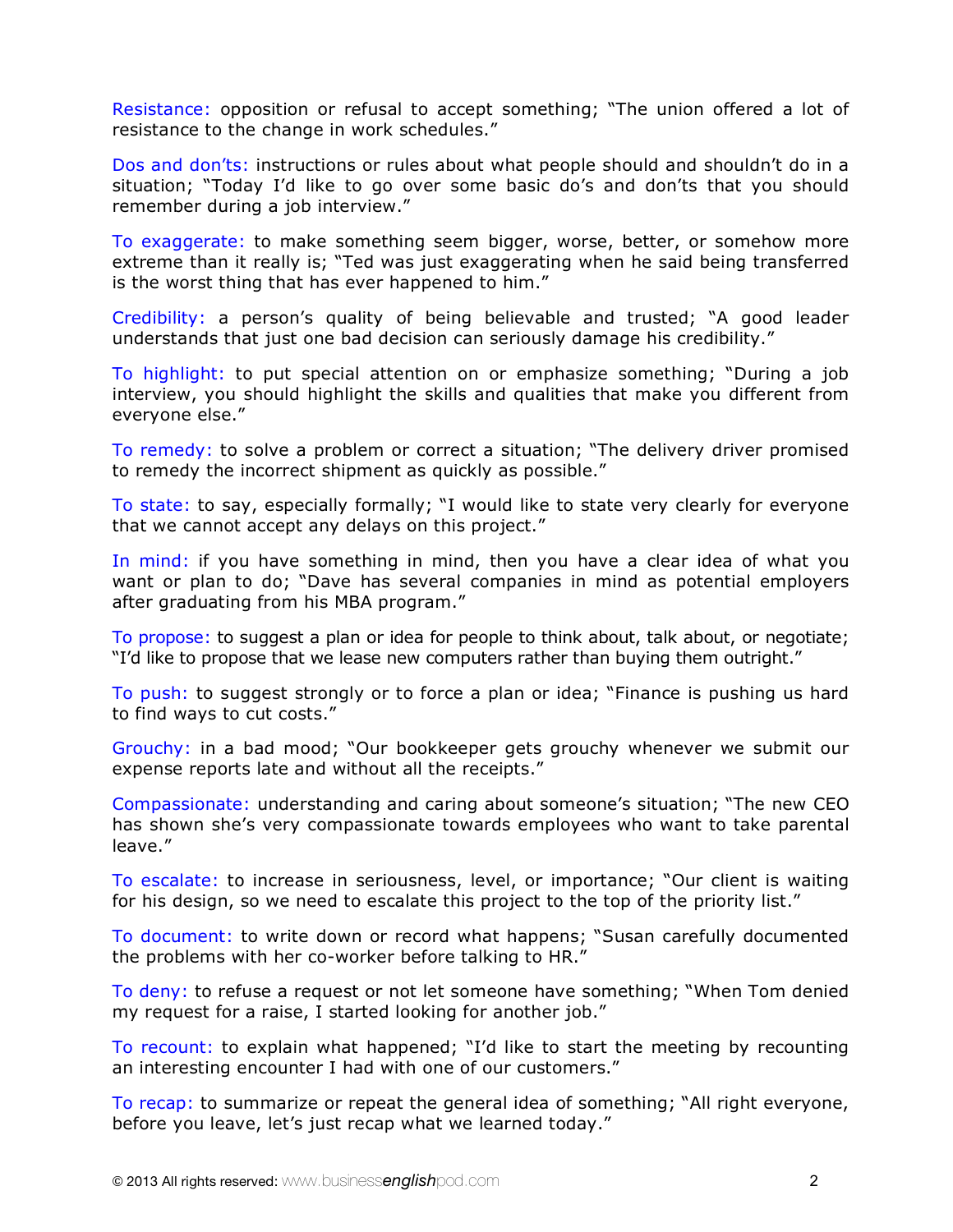# **Transcript**

Welcome back to the Skills 360 podcast. I'm your host Tim Simmons, and today I want to help you *get* good customer service. More specifically, we're going to learn how to complain properly and get a good solution.

It all starts with a problem. You buy a product and it doesn't work right. Or you buy a service and you are not served well. You get frustrated. You paid good money but you're not getting what you expected. It's time to complain. So you go back to the store or you ring up a customer service line. This interaction could end with more frustration or it could end with satisfaction, depending on the outcome. So how can you get a good outcome?

The first thing is attitude. Always begin with a polite approach. Don't assume that you're going to get bad service. If you plant an apple tree, you'll get apples. And if you plant a positive and constructive attitude, you'll get positive, constructive solutions. Customer service reps deal with a lot of grumpy people, and you might just brighten their day by being nice. And they might reward you for it. Now, your feeling might change. You might feel less positive or friendly if you encounter resistance, but you should always remain polite and professional.

Okay, when it comes to describing your problem, there are a few important dos and don'ts. First, explain the problem clearly, including any details that might help the person figure out what went wrong. *Don't* exaggerate or become emotional. That will only damage your credibility. So it's good to say something like "I have turned the machine on and off 5 times and each time I get the error code E44." That's clear and detailed. *Don't* say "I've turned the stupid machine on a thousand times and it just won't work."

Next, you need to highlight your dissatisfaction and that your problem needs to be remedied. In other words, you need to tell the person you are not satisfied and that you need a solution. This might mean communicating your frustration, but you should do it by *stating* that you're frustrated rather than *showing* your frustration. That could sound something like this: "This situation is very frustrating to me, and I need a solution."

Now let's talk about solutions. Sometimes you start the conversation with a solution in mind. You have already decided what will make you satisfied. In this case, you should propose it directly. If you want a refund, say "I would like a refund." Notice that we are still being polite and professional.

But sometimes you don't have a specific solution in mind and you would like the company to give you one. In this case, let them offer something. If you're happy with the solution, great. But if you're not, you need to say so. Often a customer service agent will start with the solution that is easiest or cheapest for the company. And you won't get anything more unless you ask for it.

Sometimes you don't get the solution you ask for and you're not satisfied with what is being offered, not matter how hard  $-$  and politely  $-$  you push. What can you do then?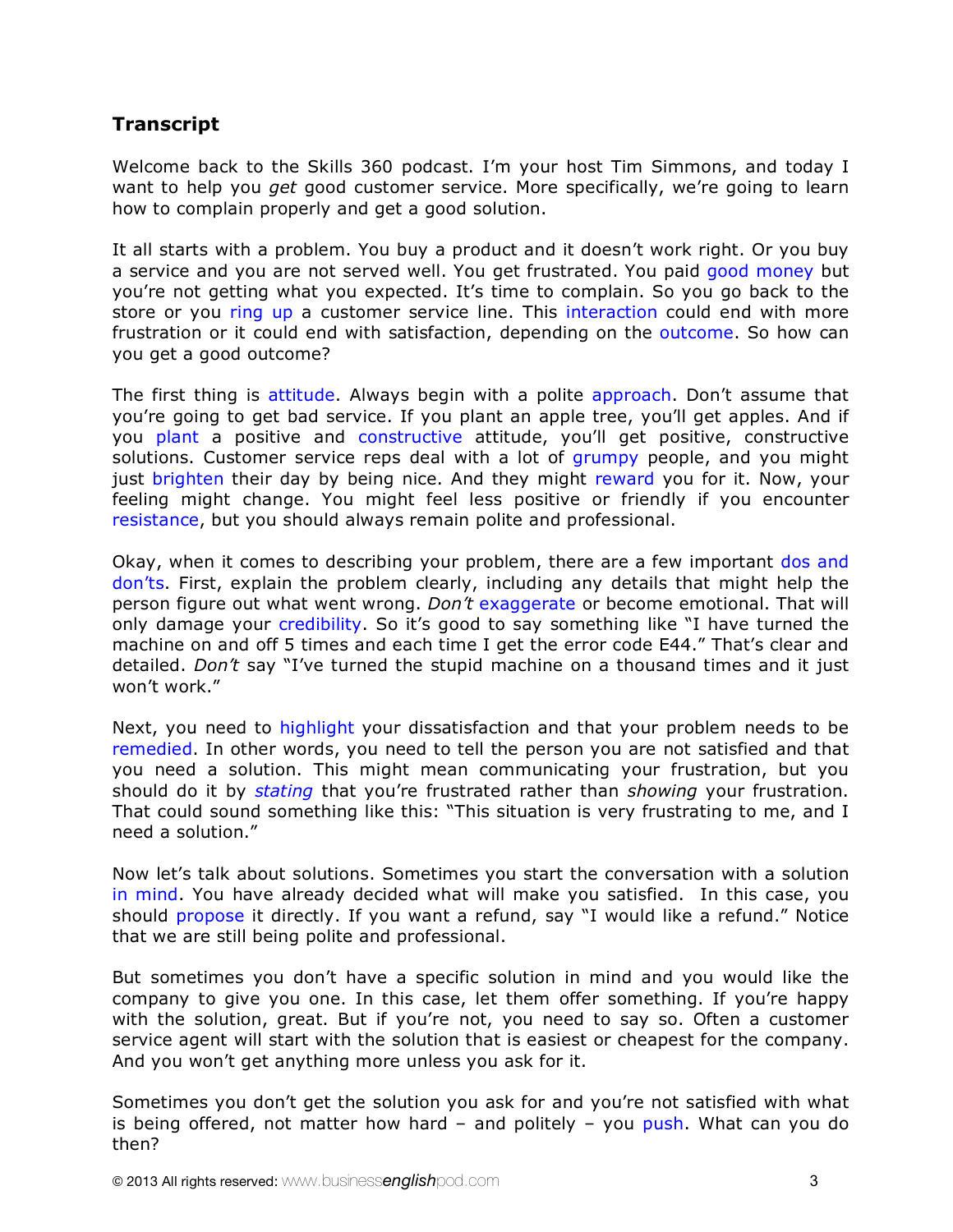Well, you can try talking to someone *else*. That could mean calling back at another time. You may find that you get a different attitude, and different solutions, from different customer service agents. One may be grouchy and unhelpful, while another may be nice and compassionate.

Talking to someone else could also mean *escalating* the call. When you escalate, you go higher up. That is, you can tell the person that you'd like to talk to their manager, or boss, or whoever is in a higher position. You'll likely have to repeat your explanation but you might just get a better response. And sometimes you have to keep escalating until you find someone who can really help you.

Here's an important reminder: as you go through the process of complaining and trying to find a solution, document everything. When you talk to a person, write down his or her name and when you called. Write down the details of the call, including what solutions you were offered and what you were denied. This can help if you want to talk to the same person again, or if you have to recount the details of your customer service adventure to another person in the company.

Now let's recap. Start with a polite and professional attitude, explain your problem clearly, and ask directly for the solution you want, if you have one. If you let them offer a solution, keep pushing politely until you are satisfied. Talk to someone else if you need to. And write everything down.

That's all for today. If you'd like to test yourself on what we've just covered, have a look at the **myBEonline.com** website. There you'll find a quiz about today's show as well as a complete transcript.

So long. And see you again soon!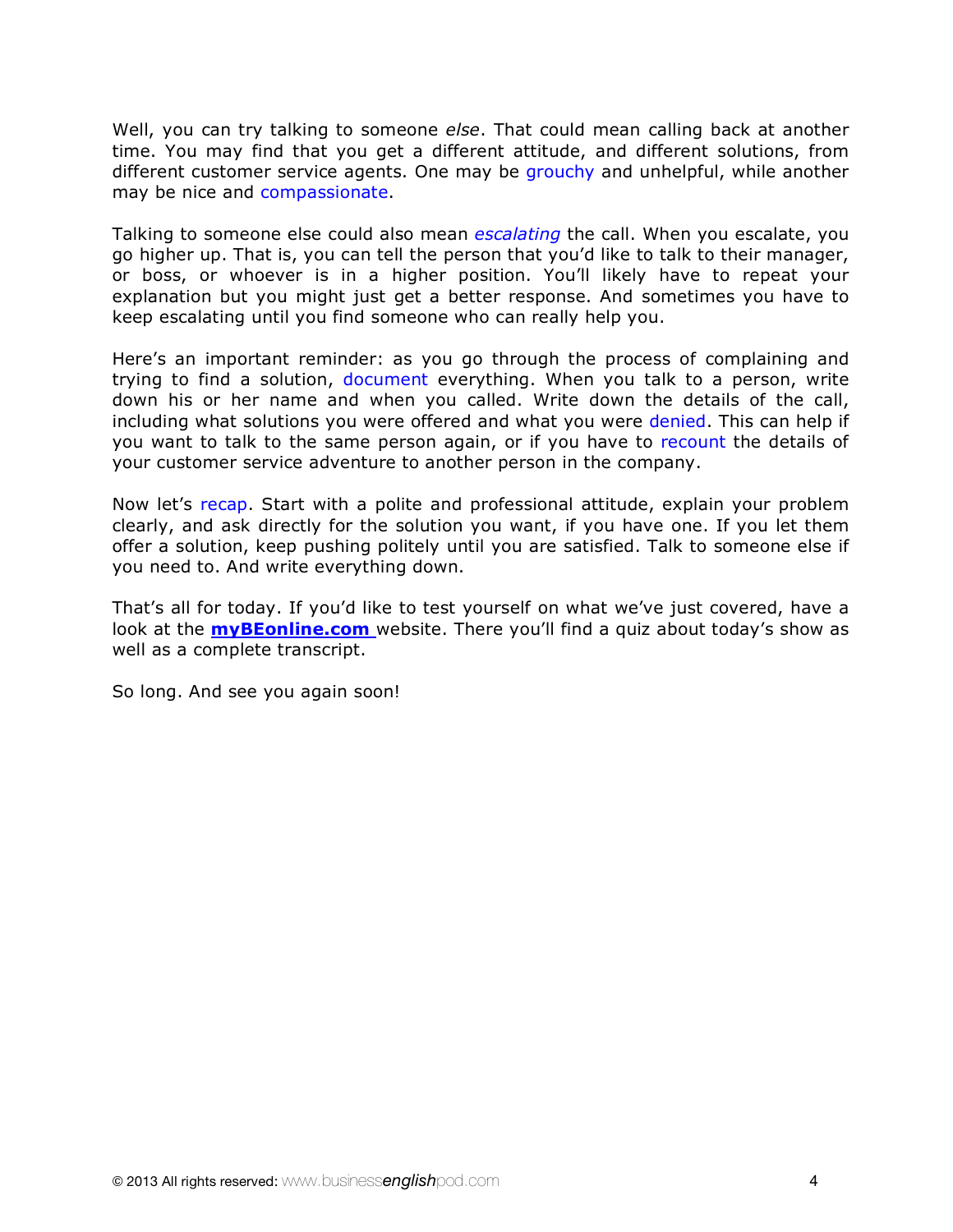# **Review**

- 1. In his advice about attitude, Tim emphasizes that you should always remain…
	- A … constructive and grumpy
	- B … friendly and bright
	- C … polite and professional
	- D ... positive and resistant
- 2. What does Tim say you should avoid when describing your problem?
	- A Highlighting your dissatisfaction
	- B Exaggerating
	- C Asking for a solution
	- D Including details
- 3. Which of the following sentences demonstrates the approach that Tim recommends?
	- A This is ridiculous. The headset seems to be broken. What's going on?
	- B I've tried connecting the headset to two different computers but I don't get any sound. This is very frustrating and I need a working headset right away.
	- C So, I've had lots of headsets before, and I thought this one would be good, but it kind of doesn't work. Why?
	- D I'm extremely disappointed. I'm never buying something from you guys again. What are you going to do?
- 4. What does Tim say you should do if you don't like the first solution offered by a customer service agent?
	- A Ask for a cheaper or simpler solution.
	- B Ask to speak with the person's boss.
	- C Hang up.
	- D Push for a better solution.
- 5. Tim talks about "escalating" your call or complaint. What does this mean?
	- A Talking to a person in a higher position.
	- B Talking to a different customer service agent.
	- C Asking for a full refund.
	- D Writing a formal letter.
- 6. According to Tim: "As you go through the process of complaining and trying to find a solution, example of the everything."